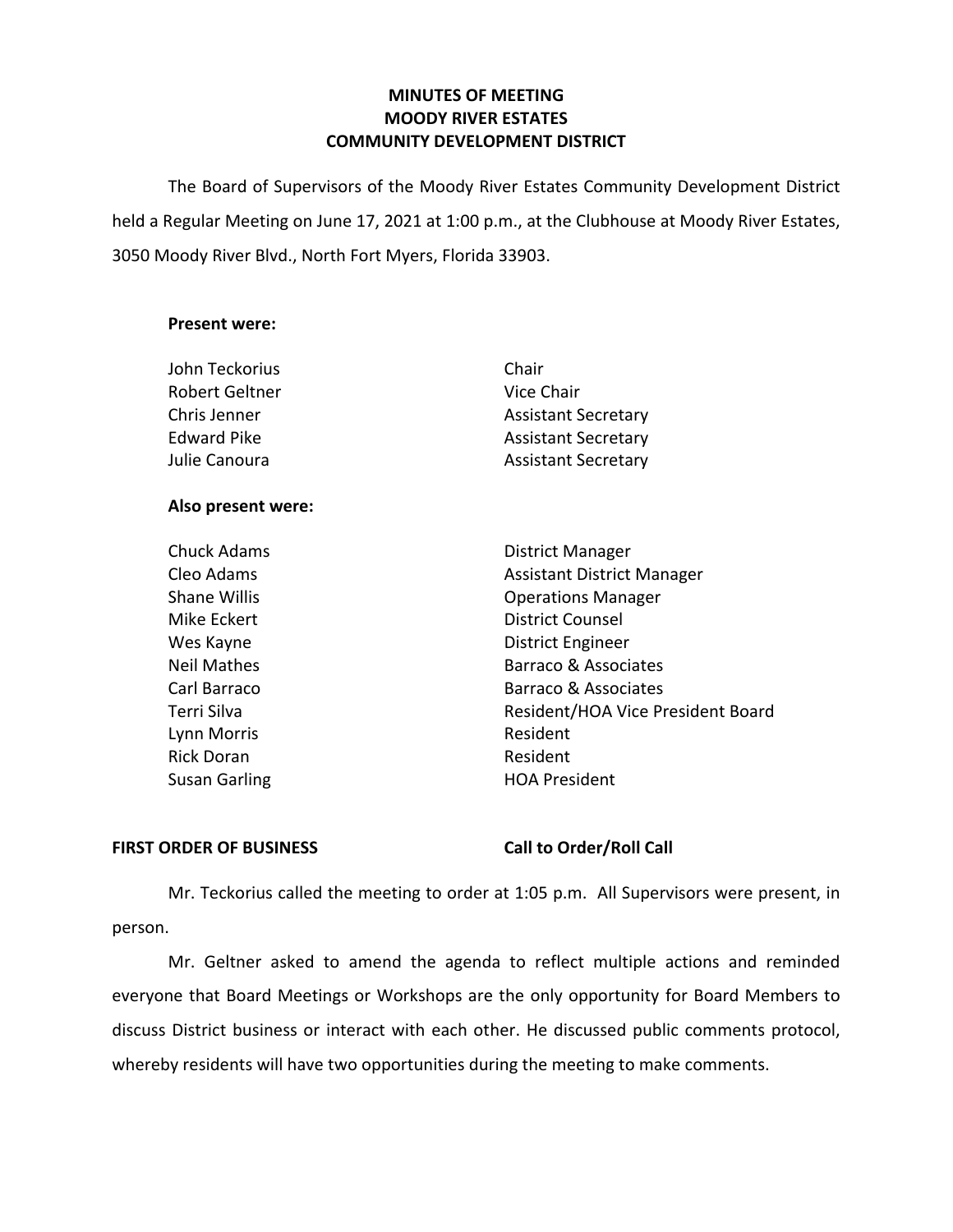**On MOTION by Mr. Geltner and seconded by Mr. Teckorius, with all in favor, acceptance of the Oath of Office administered to Ms. Canoura outside of a Board meeting and the addition of a "Discussion: Proposed Fiscal Year 2022 Budget" agenda item following the Fifth Order of Business, was approved.**

### **SECOND ORDER OF BUSINESS Public Comments** *(agenda items)*

Resident and HOA Board Vice President Terri Silva asked when Ms. Canoura was sworn in as she thought it needed to occur in a public meeting. Mr. Adams stated there is no requirement for the Oath of Office to be administered to Board Members during in a public meeting. Mrs. Adams stated that she administered the Oath of Office to Ms. Canoura.

Regarding the Eighth Order of Business, resident Lynn Morris asked that the Board, rather than considering issuing bonds to purchase the property and doing a feasibility study, consider the responses to the Capital Improvement Committee survey presented to the HOA Board in 2018. Approximately 170 to 180 doors responded to the question of "Whether to purchase the east parcel of land, south of the boat launch areas."; the results were that 5% felt that it was extremely important, 5% felt that it was very important and 70% felt that it was not so important.

Resident Rick Doran made comments and posed questions, as follows:

 $\triangleright$  Fourth Order of Business: Regarding the District Engineer performing lake surveys, he asked the Board to include in their discussions whether the District Engineer, Barraco & Associates, followed protocol and disclosed a potential conflict, if any, as they were also engaged by the builder to perform services.

Mr. Doran stated that Lake 2 was remediated in 2013 and photographs were provided to the Chair and others showing the collapse of the geotubes that caused additional erosion of the lake bank. He asked if further remediation would occur. He noted having Environmental Notice of Code Enforcement files from Carol Lis, the County Code Enforcement Officer, whereby a violation notice was issued September 1, 2016, due to the lack of a littoral shelf in Lake 2. He commended the CDD and the facility office in doing a good job in remediating Lake 2; however, he felt that all 21 lakes should receive annual maintenance.

➢ Seventh Order of Business: Regarding conservation area signs, he felt that the current conditions of Lakes 1 and 2 were atrocious enough that it warranted installing "Danger Zone" signage. He recalled a dangerous incident involving a child.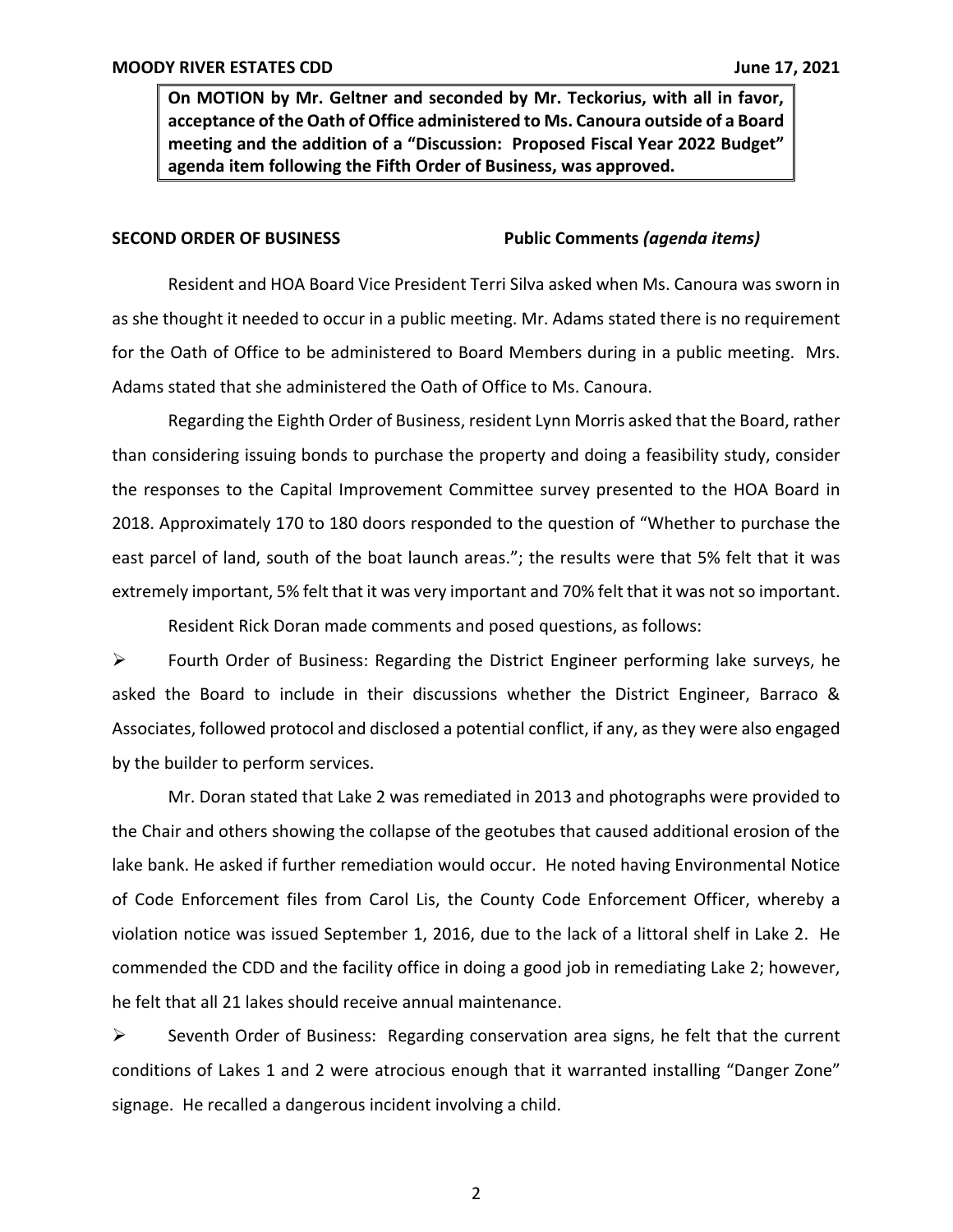➢ Ninth Order of Business: Regarding the Gopher Tortoise Plan, he provided information from Lee County Environmental Planner, Ms. Henderson, to Mrs. Adams to distribute and asked the Board to consider that the report indicated there were no reports or evidence of sightings since 2006, before incurring costs. He felt that the CDD was at fault for failed stewardship in maintaining the preserves.

➢ Tenth Order of Business: Regarding the Non-Compliance Response to South Florida Water Management District (SFWMD), he asked the Board to provide him with the backup material about how the transfer of the Environmental Resource Permit to the Perpetual Operating Entity took place, as he was unable to locate this subject in past CDD minutes. He was instructed to submit his request in writing to District Management and provided the Chair with a copy of the SFWMD's response to Mr. Farrior, of Colonial Homes. He read a portion of the SFWMD response that stated "that until transfer is approved by the District, the Permittee shall be liable for the Compliance of the Permitee. The Permittee transferring the permit shall remain liable for corrective actions….".

 $\triangleright$  Regarding potentially issuing a bond, he asked how the CDD got to that point and voiced his opinion that it would be burdening the homeowners to take corrective actions on what he believed were construction defects related to the facilities.

➢ Eleventh Order of Business: Regarding mowing excess grass around the lakes being a product of the SFWMD and Lee County Advisory Bulletin entitled "Low Maintenance Zone", prepared by Ms. Keeler, and, since there is no remediation activity for littoral shelves, as they are difficult to install, he referred to Mr. Adams' recommendation to redirect water coming off the roofs by the CDD installing a pipe to redirect the water into the lake. He believed the CDD will never be in compliance until that action is taken and communication between themselves improves and information is made available to everyone.

## **THIRD ORDER OF BUSINESS Staff Report - District Engineer: Barraco & Associates, Inc.**

Mr. Barraco introduced his associates and noted that Mr. Mathes was training and would be assisting the District Engineer with all CDDs and attending all meetings at no charge to the District, while training.

Some of the following bullet items were discussed out of order.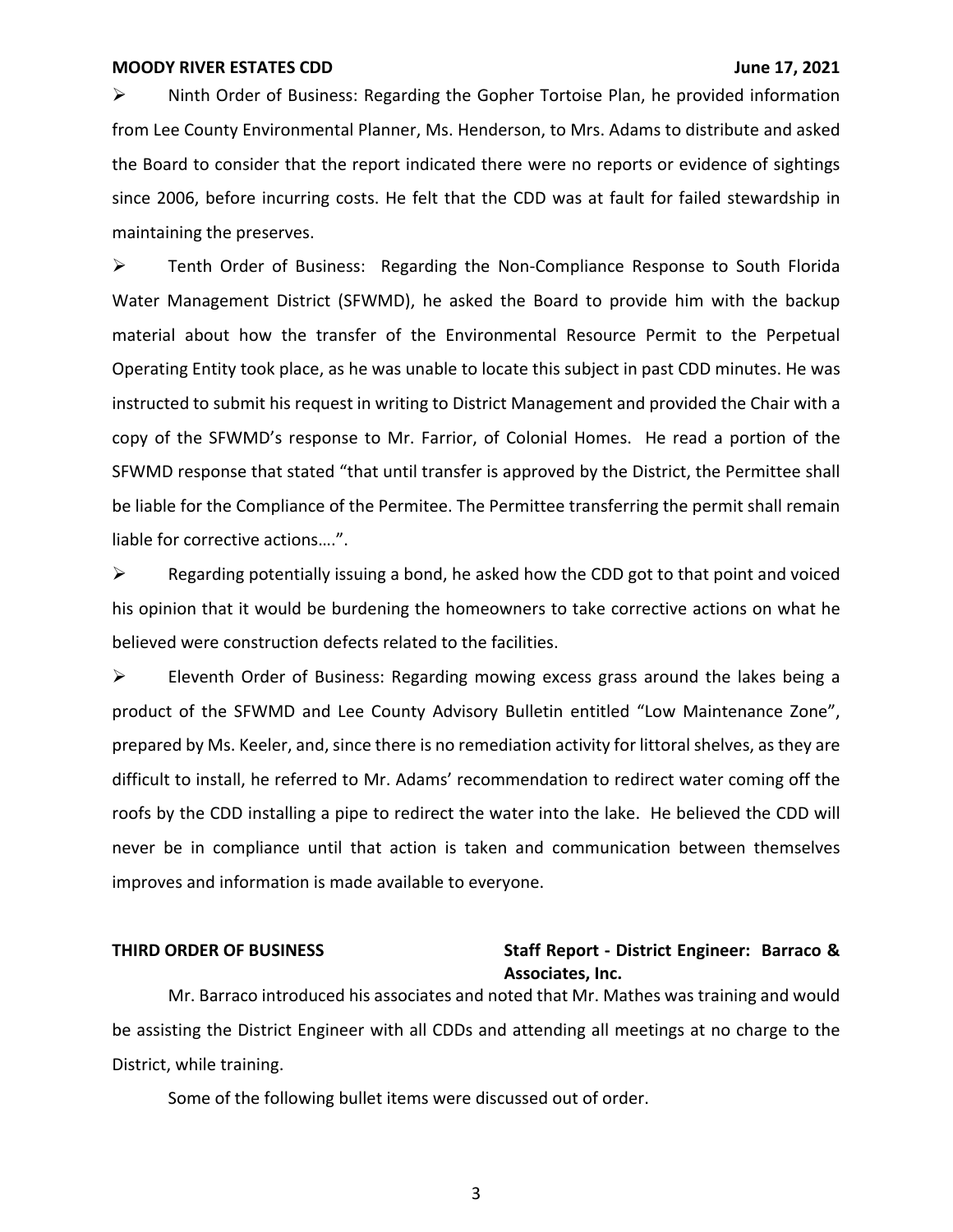• **Confirm in Writing with Lee County that an LDO is Not Required for Lake Bank Maintenance Unless it Involves Hardened Shoreline**

Mr. Barraco stated that a Limited Review Development Order (LDO) was not obtained for maintenance that is basically maintaining exactly what was constructed and certified initially. An LDO is now required for lake bank restoration projects going forward. In the future, the District Engineer would obtain the LDO, certify the project complete after maintenance, and County Staff would inspect the project. He discussed the difference between a Limited and Full Development Order. In the future, as has been done to date, all maintenance will be consistent with the original approved plans and operational guidelines. Mrs. Adams would send Mr. Barraco a list of current projects to prepare the LDO.

Mr. Teckorius asked for information on specific ratios for each lake bank to be included, if they proceed with surveying all 21 lake banks, to compare against County and State guidelines. Mr. Barraco discussed the process of providing observation of the lake perimeters and noting any deficiencies. It was recommended that the District initiate, as a standard, conducting at least one or two reviews annually, one right after the rainy season and one leading into the rainy season. He explained that the water management system requires maintenance, which is why the SFWMD requires every permitted drainage system to have a legal operation and maintenance (O&M) entity in place.

In response to Mr. Doran's comment regarding a possible conflict of interest, Mr. Barraco, explained that, initially, there were at least two other engineering firms/Engineers of Record engaged for design construction for different parcels and each certified portions of the system to Lee County. He did not believe there is or was a conflict of interest, and noted that he would be obligated to inform the Board if there was. Heidt & Associates prepared the original CDD Engineer's Report upon which the construction bonds relied.

### • **Prepare a Proposal for Lake Bank and Boundary Condition Observations and Report**

Mr. Kayne presented three addendums to the Original Contract dated December 16, 2009, which were distributed during the meeting.

➢ Addendum No 2021-01 for Drone Services for \$6,000: He discussed the services of the other provider, behind Tab 13 in the agenda, and stated he did not see any benefit to providing certain services.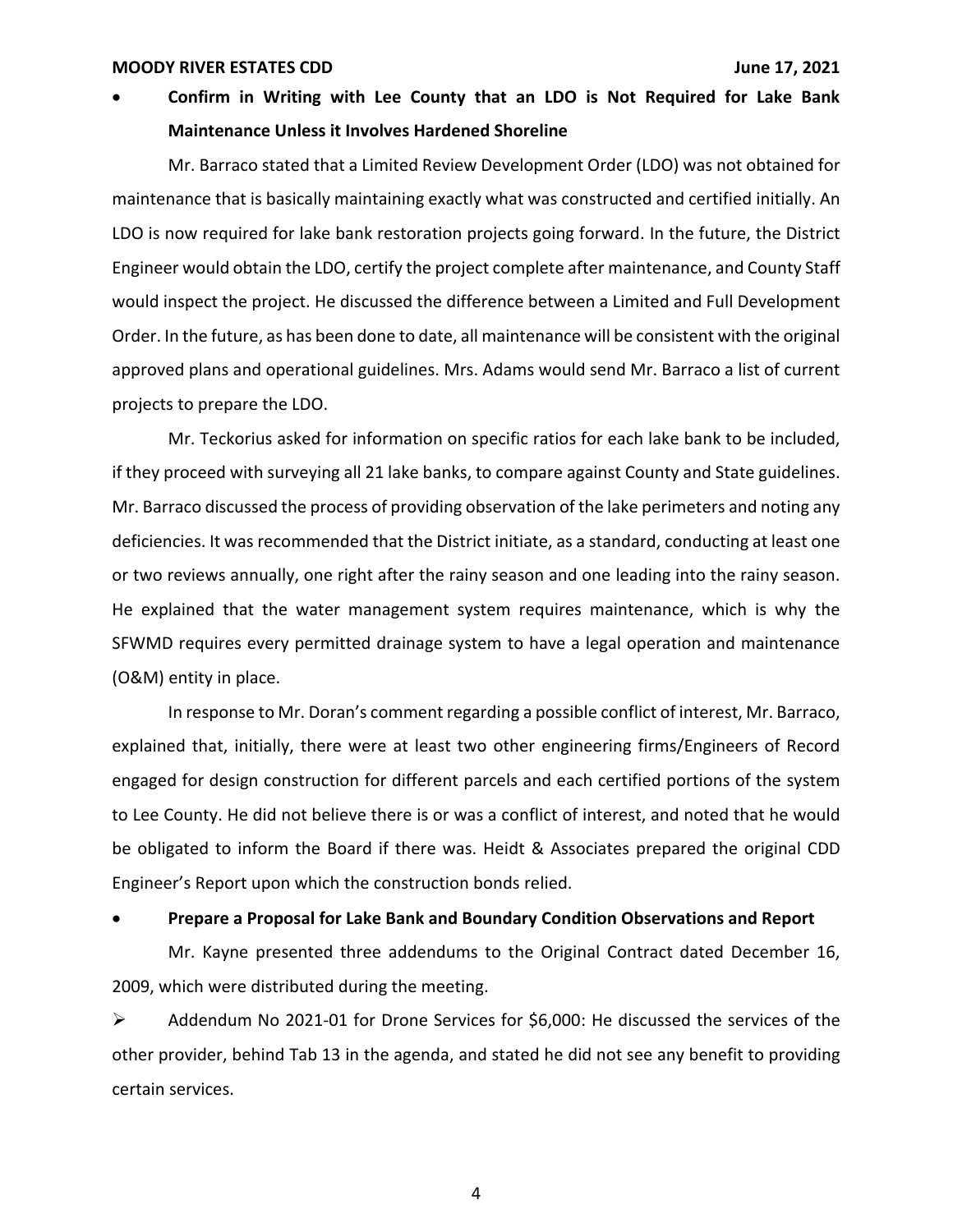➢ Addendum No 2021-02 for Lake Bank Review for \$20,000: Mr. Kayne, a licensed drone pilot, discussed the process involved in using drones to evaluate the lake drop, which may not be appropriate through the use of photogrammetry due to vegetation, and the files may be cumbersome. The addendum considers the use of site observation staff with survey grade GPS units. The Permitting and Bidding Assistance and On-site observation tasks and costs for 21 lakes may fluctuate, as the outcome of the first task depends on whether to perform permitting and maintenance events in phases and the observation frequencies required by Board of Supervisors.

Mr. Barraco stated if the District is consistent with maintaining the lakes, the cost can become much more palatable. Mr. Adams' recommendation was to continue addressing the lakes identified with deficiencies, keep a budget line item and continue scheduling routine regular maintenance; the CDD's system and water quality is one of the best in Southwest Florida. Mr. Adams would email the minutes and Resolution 2008-05 to the Board, which proved, in response to Mr. Doran's concerns, that the Board has taken affirmative action by accepting transfer of the stormwater permit.

Mr. Barraco recommended proceeding with the 21 lake inspections in order to present a cost estimate to the Board, during a workshop, to discuss whether to proceed in full or in phases, based upon budget funds over the years, and recommending lakes with the most severe erosion be done first. He recommended maintaining the lakes exactly the way they were designed and adding additional littorals to protect the lake banks.

➢ Addendum No 2021-03, Perimeter Berm Review for \$12,500: Mr. Kayne discussed the inspection process and stated the action was necessary to comply with the SFWMD permit as it pertains to containing up to the 25-year storm event. Discussion ensued regarding if other various outside sources were affecting a change in the berms. Management is monitoring the berms during its annual review of the lakes. Mr. Kayne was provided with the Transition Study the HOA had done in 2019, which indicated the berms were not built in accordance with the specifications and design.

The remaining bullet items below would be discussed later in the meeting.

- **Plot and Send Latest Overall Ownership and Maintenance Exhibits to Cleo**
- **Research and Compile All Applicable Site Certifications, Including Lakes**
- **Prepare a Proposal for Drone Services to Include Photo and Video Observations of Lakes, Preserves, and Boundary Conditions**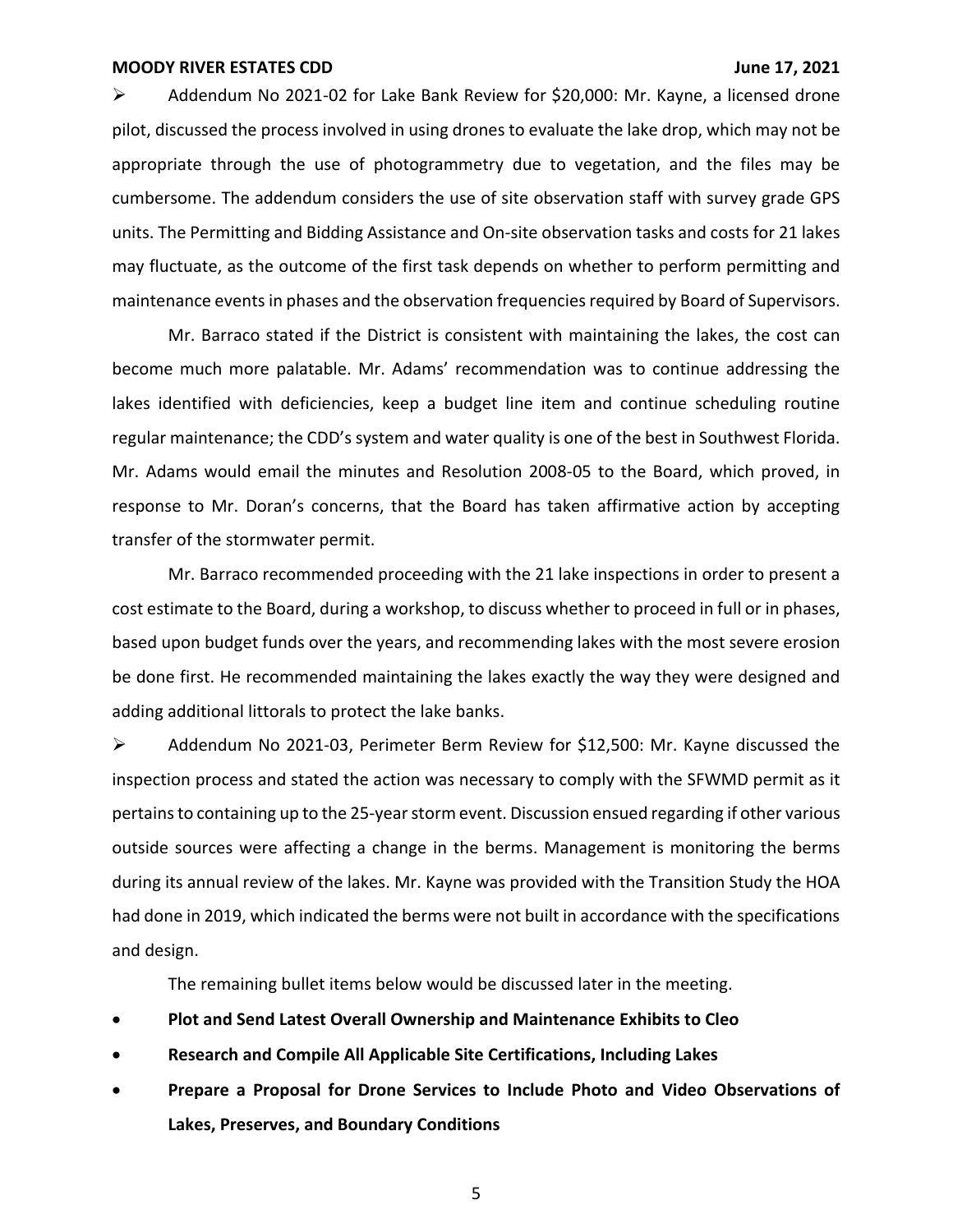This item was discussed during the second bullet item.

**FOURTH ORDER OF BUSINESS Discussion: District Engineer to Perform Survey of 21 Lake Banks, Swales and Berms that are the Responsibility of the CDD and Report Existing Conditions and Whether Current Conditions Comply with Design Requirements, Ordinances, Permits, Development Orders, and Any Other Requirements Required by Florida Law**

This item was presented in conjunction with the Third Order of Business and following the Fifth Order of Business.

## **FIFTH ORDER OF BUSINESS Discussion: District Engineer's Scope of Services and Cost to Perform Actions Stated in Agenda Item 4, Excluding Preserve Areas**

This item was presented in conjunction with the Fourth Order of Business.

▪ **Discussion: Proposed Fiscal Year 2022 Budget**

### **This item was an addition to the agenda.**

The following items were discussed;

 $\triangleright$  Increasing the "Engineering" line item.

 $\triangleright$  Designation of Feasibility Study.

 $\triangleright$  Transferring portions of surplus fund balance for lake bank maintenance.

➢ Mr. Eckert's recommendation to adopt Resolution 2021-06 to obtain recreational powers from the County that can be used in the future.

 $\triangleright$  Providing an opinion whether the East property was subject to a cost-share feasibility study expense and sharing legal expenses.

 $\triangleright$  SFWMD permits inclusion of maintenance provisions connecting the 42" stormwater pipe

 $\triangleright$  Including language in the Mailed Notice explaining the assessment increase.

 $\triangleright$  Continuing discussions about whether to proceed with the feasibility study at another meeting.

The following changes would be made to the proposed Fiscal Year 2022 budget:

Page 1, "Legal - general counsel": Change "12,000" to "17,000"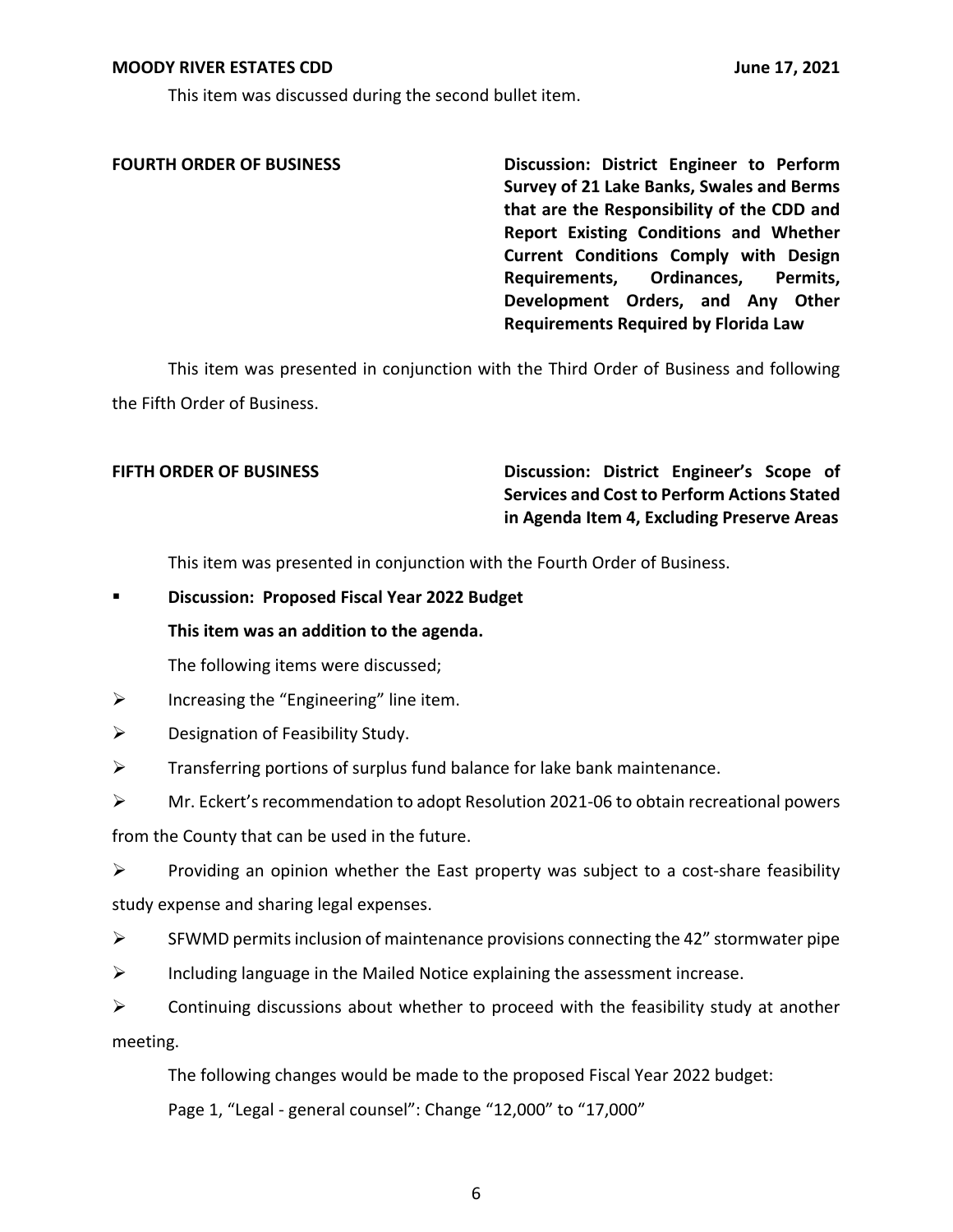Page 1, "Engineering": Change "4,000" to "10,000"

Page 1: Add "Feasibility Study-East Property" line Item for "15,000"

Page 4, "Pipes/inlets/lake banks": Change "45,000" to "57,000"

Page 4, "Water Management", "Other Contractual": Change "\$110,00" to \$122,000" and

include notation that the amount was comprised of using fund balance.

The above changes would cause the General Fund Assessments to increase from \$374.41 to \$399.88, resulting in \$12,000 of additional revenue.

**On MOTION by Mr. Teckorius and seconded by Mr. Geltner, with all in favor, a General Fund Assessment amount of \$399.88 for single-family homes and granting the District Manager the flexibility to make adjustments, upon receipt of the legal opinion from District Counsel regarding "Multi-Family East" being part of cost sharing the feasibility study costs, and other Professional Administrative items, were approved.**

▪ **Staff Report - District Engineer: Barraco & Associates, Inc.**

This item resumed.

Mr. Barraco clarified certain information on the remaining bullet items:

• **Plot and Send Latest Overall Ownership and Maintenance Exhibits to Cleo** Mr. Teckorius confirmed that Mrs. Adams received the Exhibits.

## • **Research and Compile All Applicable Site Certifications, Including Lakes**

Mr. Barraco reiterated that, initially, there were two engineering firms and two Engineers of Record engaged during construction; each certified portions of the system to Lee County, who accepted the certifications and released the bonds that were in place. Mr. Barraco stated that, based on previous engineers certifications and his own firm's certifications, and Mr. Tim Gavin of Engineer of Barraco & Associates and the SFWMD Representative who inspected and assessed it, he saw no evidence to indicate there was any issue with the drainage system as constructed.

Mr. Teckorius noted that he and others inspected the outflow pipes, which were determined not to be at the same elevation.

Mr. Kayne reviewed the Transition Study, which identified all lakes as having a bull nose at the lake control line; he did not consider that to be a construction defect but common lake bank maintenance.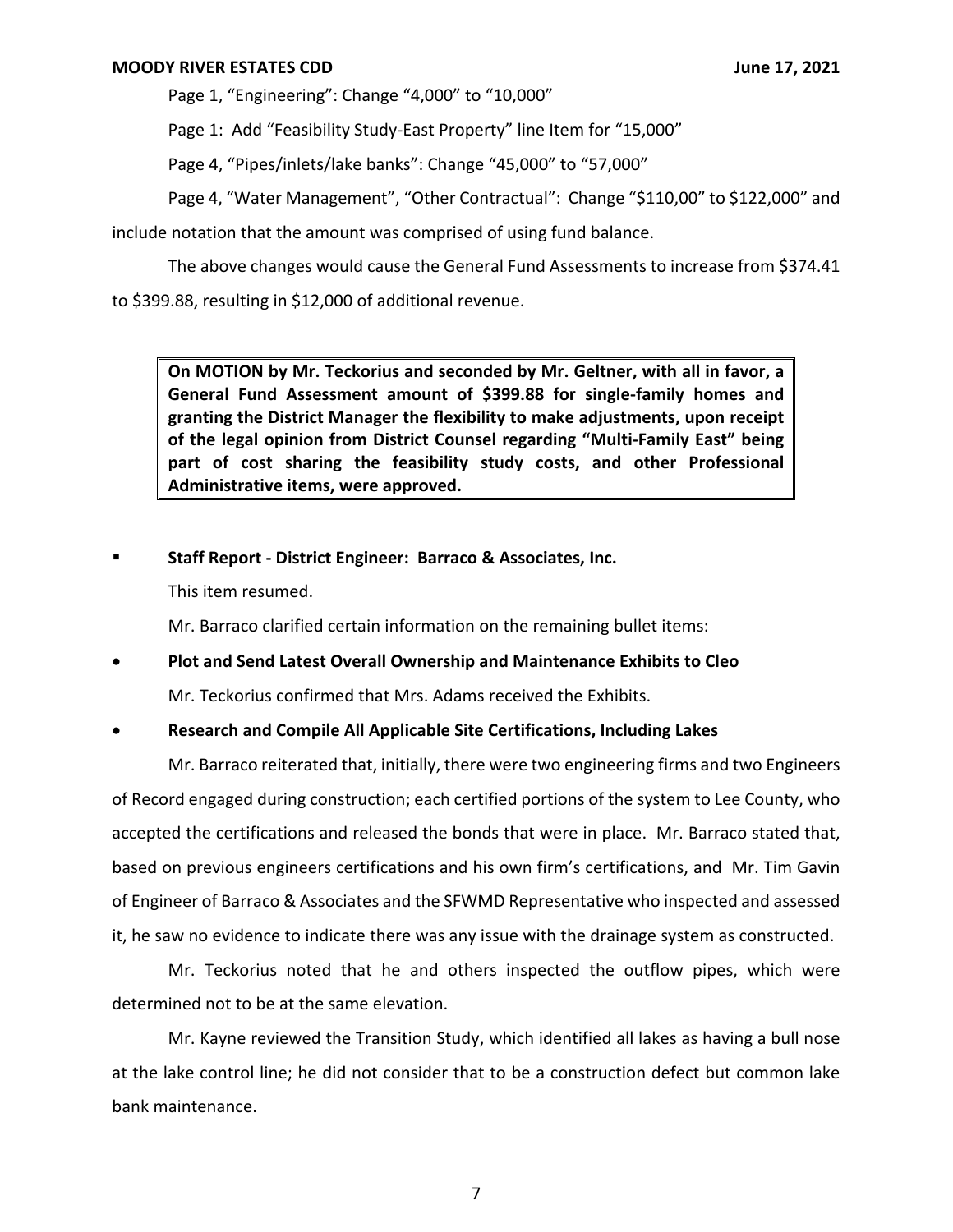# • **Prepare a Proposal for Drone Services to Include Photo and Video Observations of Lakes, Preserves, and Boundary Conditions**

The Board discussed whether to proceed with services for the berm and lake bank areas and drone use that would require increasing the proposed Fiscal Year 2022 budget resulting in an additional increase to assessments and whether the project would commence in the dry or wet season.

**On MOTION by Mr. Teckorius and seconded by Ms. Canoura, with Mr. Teckorius, Ms. Canoura, Mr. Geltner and Mr. Pike in favor and Mr. Jenner dissenting, authorizing Mr. Adams to add "Drone" line item to the proposed Fiscal Year 2022 budget, with a budgeted amount of \$6,000, was approved. [Motion passed 4-1]**

## ▪ **Prepare a Proposal for Lake Bank and Boundary Condition Observations and Report**

Board Members discussed increasing the "Engineering" budget by reassigning other designated funds to enable the District Engineer to review the 21 lakes. The following change was made to the proposed Fiscal Year 2022 budget:

Page 1, "Engineering": Change "10,000" to "20,000" and include a footnote to use for lake bank review.

**On MOTION by Mr. Teckorius and seconded by Mr. Geltner with all in favor, authorizing the District Engineer to review the District's 21 lakes and for the District Manager to further revise the proposed Fiscal Year 2022 budget to increase the "Engineering" line item, on Page 1, by an additional \$10,000, bringing the total to \$20,000, to be offset by decreasing the "Pipes/inlets/lake banks" amount, on page 4, from \$57,000 to \$47,000, resulting in the Total \$112,000, was approved.**

Staff was directed to use surplus fund balance for additional expenses so the General Fund Assessments remain at \$399.88.

Barraco Addendum No 2021-03, Perimeter Berm Review for \$12,500: Discussion ensued regarding deferring this to Fiscal Year 2023, using drones to identify deficiencies and Mr. Eckert's opinion that the District could pursue recovering costs from homeowners who either built a pool or had other work done that effected a berm behind their home.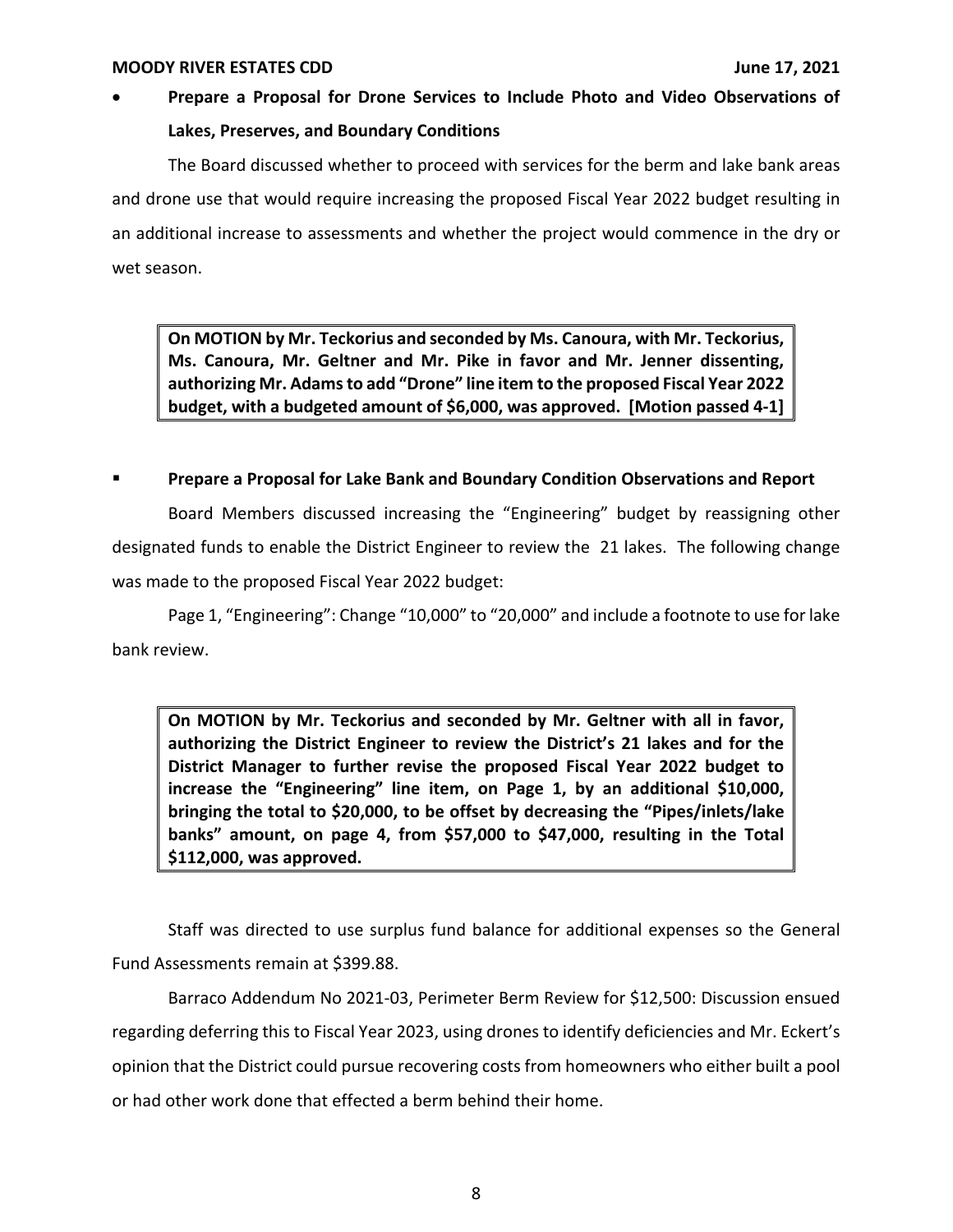**SIXTH ORDER OF BUSINESS Consideration of Resolution 2021-06, Directing the Chairman and District Staff to Submit a Request to Lee County, Florida, for Consent to Exercise Special Powers for Recreation; Making Findings in Support Thereof; and Providing an Effective Date**

Mr. Teckorius presented Resolution 2021-06. Mr. Eckert would revise the Resolution and insert verbiage referencing Lee County Ordinance 04-20, Section Nine and make minor edits to Sections 2 and 3, on Page 2.

**On MOTION by Mr. Geltner and seconded by Mr. Teckorius, with all in favor, Resolution 2021-06, as amended and proposed by Mr. Geltner, Directing the Chairman and District Staff to Submit a Request to Lee County, Florida, for Consent to Exercise Special Powers for Recreation; Making Findings in Support Thereof; and Providing an Effective Date, was adopted.**

▪ **Mowing of Grassy Areas Around Lakes/Compliance with 9" Bullnose Requirement, Cut Grass Back on 20' Lake Easement Per Letter from SFWMD Engineer to CDD This item, previously the Eleventh Order of Business was presented, out of order.**

The Board discussed verbiage in the HOA Declarations, the current Facilities Maintenance Agreement and the Florida nuisance clause that does not consider a lake bank an attractive nuisance. Mr. Eckert recommended revisiting this item to determine whether the CDD should take on maintenance of the lake bank.

Mr. Teckorius read his statement that was distributed during the meeting regarding this matter.

"The Community Development District Board of Supervisors is dedicated to ensuring the beauty, safety, and stability of the MREs' conservation areas and lakes and make possible the most desirable and aesthetically pleasing elements of a master-planned community. The CDD BOS is required to adhere to prudent operating principals in matters affecting the community to assure residents value for years to come for the benefit and enjoyment of all homeowners within it. The CDD BOS endeavors to comply with Florida's regulatory requirements and the Best Practices.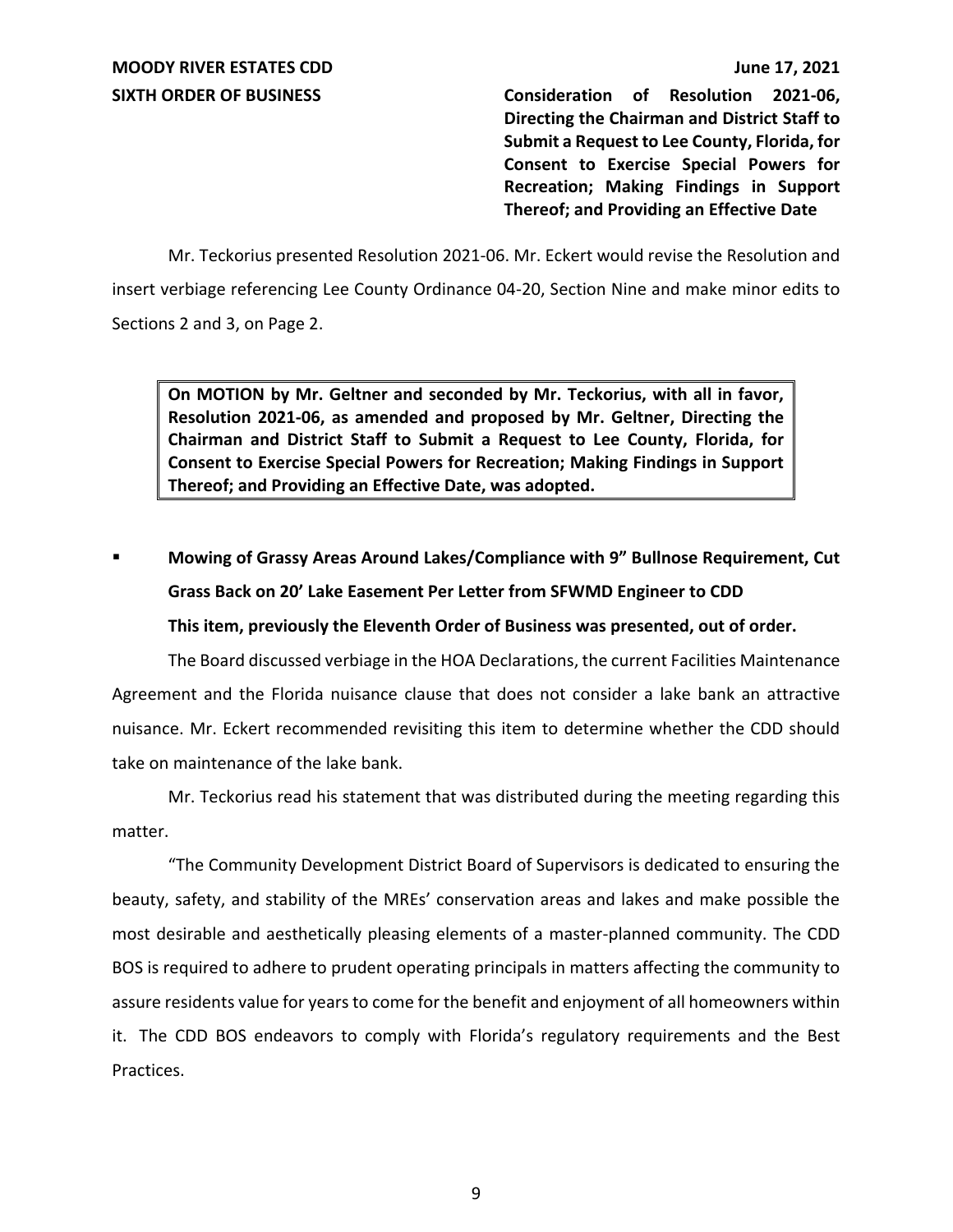For the record let it be known that the BOS for the MRE CDD has requested the HOA BOD to cut the lake bank grasses to the same height as the adjoining grasses as recommended by the South Florida Water Management Department. Note: Lake bank grass had been cut to the same height as adjoining grass from the year 2005 through 2018 (13+years) which allowed for better stewardship.

Let it be known that The HOA BOD will not honor the request to cut the grass to match the adjoining properties. Therefore, the CDD cannot continuously monitor the lake banks to ensure that they are in conformance with all the requirements of state and local laws. This jeopardizes the littoral shelves which provides for water filtration entering the ponds and fry habitat which helps create a healthy ecosystem. This further underscores the importance of a well-tended littoral shelf and property grass maintenance."

Mr. Eckert was asked to draft a letter asking the HOA to honor the requirements of the Declaration, subject to Chair's review.

## **SEVENTH ORDER OF BUSINESS Continued Discussion: Signage for Conservation Areas**

Mr. Teckorius read portions of the June 18, 2015 minutes, which discussed CDD signage. Discussion ensued.

### **Mr. Pike left the meeting at 2:50 p.m.**

Mrs. Adams would provide the current inventory, as indicated on the asset map. This item was tabled.

**EIGHTH ORDER OF BUSINESS Continued Discussion: Costs Associated with Purchase of Multi-Family East and Single-Family East, Pursuant to Settlement Agreement/Determination of Amount Owed if 204 Units are Developed**

Mr. Eckert presented the East parcel assessment spreadsheet prepared by District Management and distributed during the meeting. These amounts reflected what the Moody River East property owners would owe to the CDD, since 2013, if the CDD lifted its restrictive use covenant identified as two parcels in Moody River East, which was part of the Settlement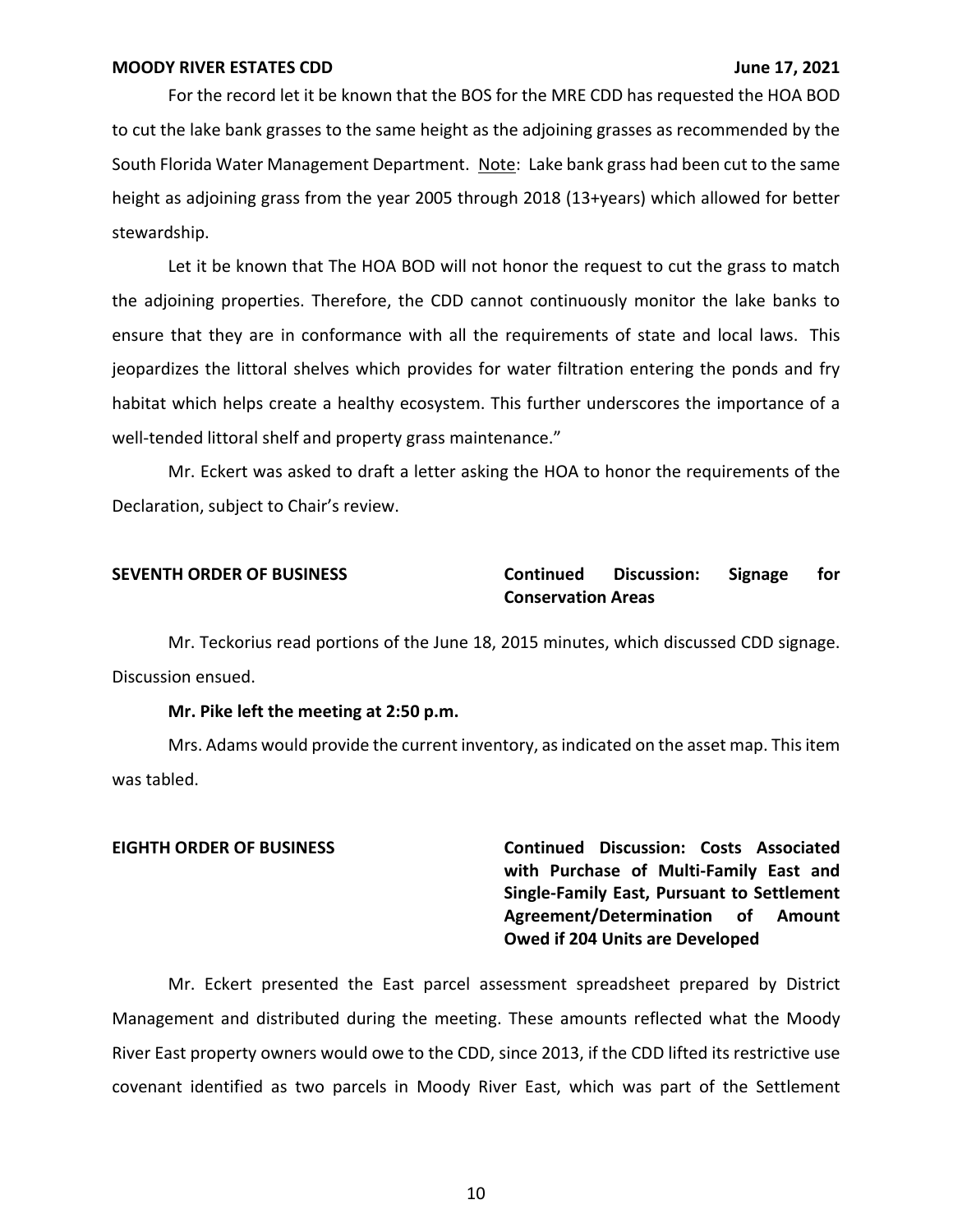Agreement. He noted there is a way the CDD could waive the amount if it becomes owner of the property. The document would be provided to the firm conducting the feasibility study.

**NINTH ORDER OF BUSINESS Discussion: Obligations Under Relevant Development Order, Permits, Gopher Tortoise Plan, etc., With Regard to Maintenance and Fencing Repairs and Landscaping Upkeep.**

- **A. Responsibility for Maintaining Tortoise Preserve Per Development Order**
- **B. Facilities Maintenance Agreement**
- **C. District Manager Verification that Limited Development Orders (LDOs) Have Been Secured for All Lake Bank Restoration Work Ordered or Completed by CDD From Inception to Date**

The Board discussed SOLitude reporting no sightings of gopher tortoises but indicating that another variety was sighted. The Board agreed to proceed with repairing the fence and approving a not-to-exceed amount, as Mr. Eckert advised that the CDD isrequired to comply with the Development Order or request a modification to the changed circumstances. Mrs. Adams noted that another proposal was being obtained.

**On MOTION by Mr. Geltner and seconded by Mr. Teckorius, with all in favor, authorizing District Staff to proceed with fence repairs adjacent to Lake #9, in a not-to-exceed amount of \$650, was approved.**

**TENTH ORDER OF BUSINESS Continued Discussion: Non-Compliance Response to South Florida Water Management District**

Mrs. Adams stated that the SFWMD letter dated May 1, 2021 was distributed to the Board several times. She noted that the CDD is in compliance and the agenda title "Non-Compliance" was incorrect.

**ELEVENTH ORDER OF BUSINESS Mowing of Grassy Areas Around Lakes/Compliance with 9" Bullnose Requirement, Cut Grass Back on 20' Lake**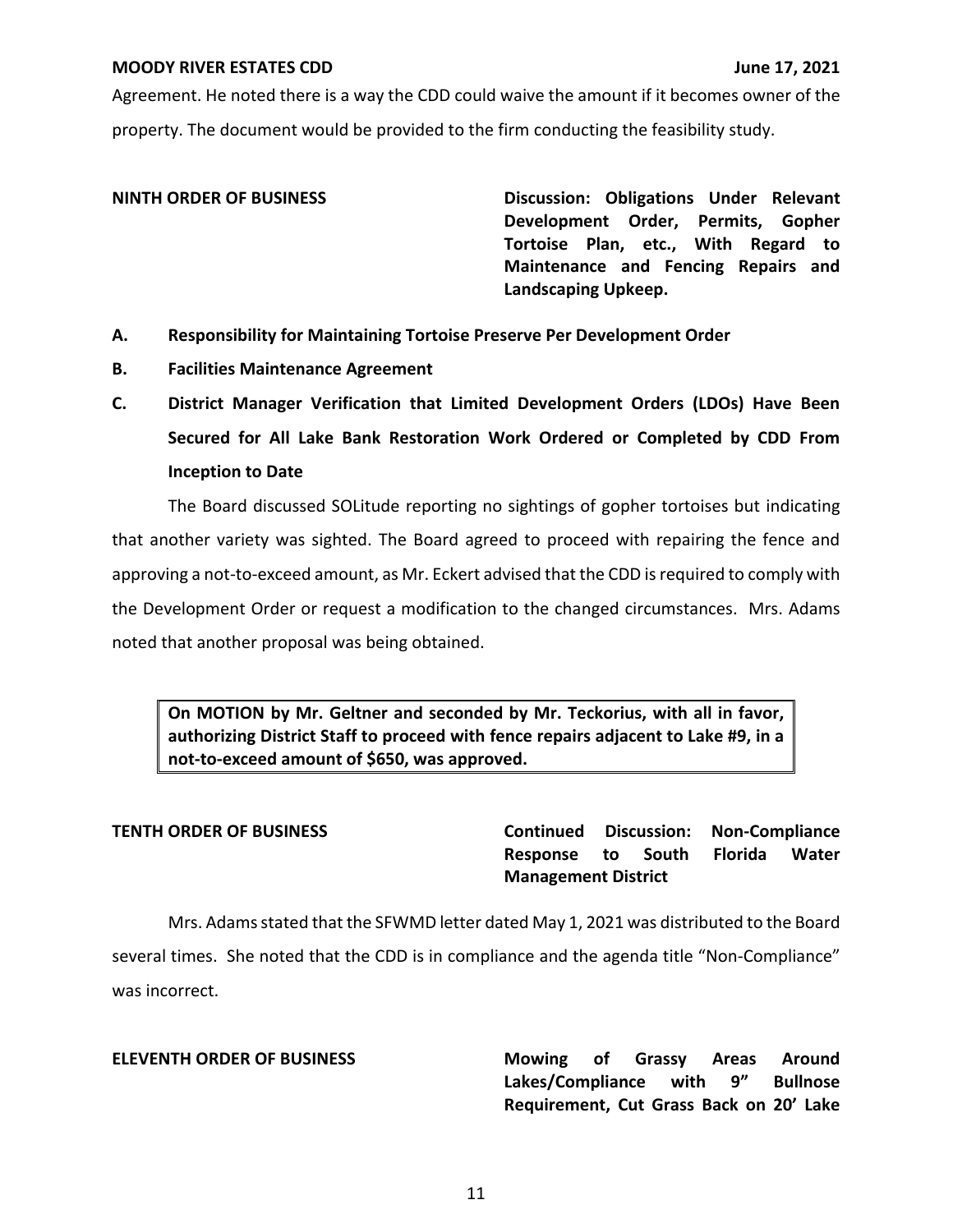This item was presented following the Sixth Order of Business.

## **TWELFTH ORDER OF BUSINESS Discussion: Board Member Continuity Plan for Incorporation into New Board Member Orientation Package**

In response to a request, Mr. Eckert would email a copy of his firm's "Introduction to CDDs" to the two newly appointed Supervisors, along with physical copies of the Supervisor's package that was emailed. Mr. Teckorius encouraged Supervisors to review the "CDD Supervisor Orientation Slide Deck Package" posted on Premier District Management LTDs' website.

Ms. Canoura asked if a certain action violated Sunshine Law, in which Mr. Eckert stated that, although it would not be considered a violation, he strongly discouraged Board Members from sending one-sided communications to other Board Members outside of a publicly noticed meeting. He recommended scheduling workshops or Board meetings instead.

**THIRTEENTH ORDER OF BUSINESS Discussion: Drone Assistance for Waterways – Bill Holderby, Professional Drone Pilot**

Ms. Canoura was asked to obtain a proposal from Mr. Holderby containing the same scope of services as the Barraco & Associates proposal.

**FOURTEENTH ORDER OF BUSINESS Discussion/Consideration: Carter Fence Estimate # 33200 – Fence Repair Around Lake #9**

This item was presented in conjunction with the Ninth Order of Business.

## **FIFTEENTH ORDER OF BUSINESS Discussion: Saving Audio of CDD Meetings for Future Reference**

Mrs. Adams confirmed that audios of the CDD meetings are retained indefinitely.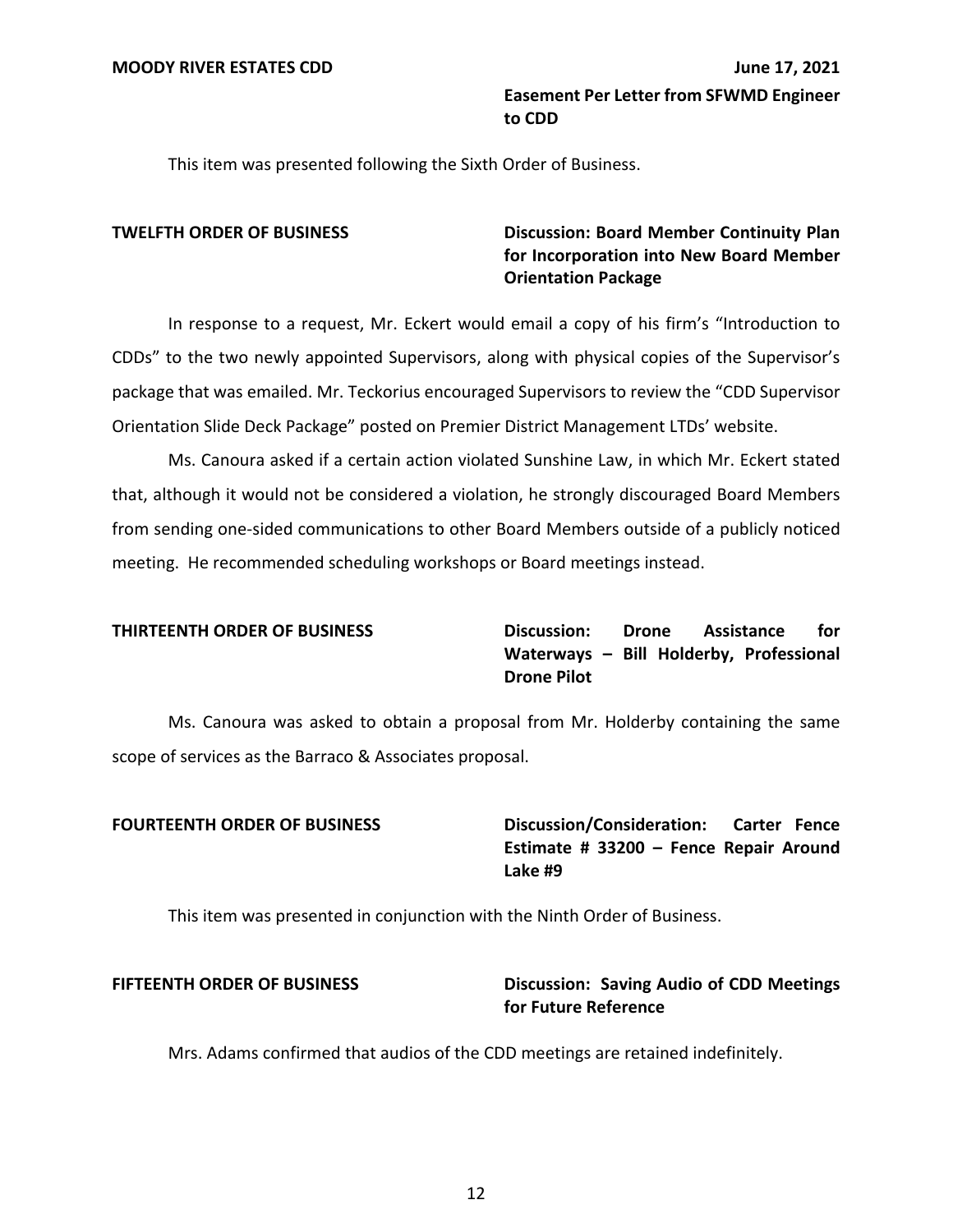**SIXTEENTH ORDER OF BUSINESS Continued Discussion: Procedure for Logging of Phone Calls/E-mails From/To Members or HOA of Compliments, Recommendations and/or Complaints**

The Board discussed implementing a tracking system. As it was not feasible for Staff to maintain a log of incoming matters, Mr. Geltner asked if Management could ask callers to submit their request to Management in writing so Management can forward them to a Board Member assigned to keep track of all requests. Mrs. Adams noted that issues are included in the Operations Manager's Report; the issues are typically related to the fountains or aeration. Mr. Eckert cautioned the Board about this type of matter, as independent Contractors are engaged for various reasons. He noted that Board Members are responsible for making policy and the Florida Statutes state that the District Manager is responsible for managing the day-to-day operations of the CDD.

## **SEVENTEENTH ORDER OF BUSINESS Acceptance of Unaudited Financial Statements as of April 30, 2021**

Mr. Teckorius presented the Unaudited Financial Statements as of April 30, 2021. Mrs. Adams indicated that the Financial Highlight report was distributed earlier in the meeting. The financials were accepted.

## **EIGHTEENTH ORDER OF BUSINESS Approval of May 20, 2021 Regular Meeting Minutes**

Mr. Teckorius presented the May 20, 2021 Regular Meeting Minutes.

The following changes were made:

Line 27: Replace "Zulema Mendoza" and "HOA District Manager" with "Patti Wachter" and "Resident"

Line 371: Delete "at 14" after "edge,"

Line 165: Insert "the feasibility of" after "considering"

Line 377: Change "moving" to "mowing"

## **On MOTION by Mr. Geltner and seconded by Mr. Teckorius, with all in favor, the May 20, 2021 Regular Meeting Minutes, as amended, were approved.**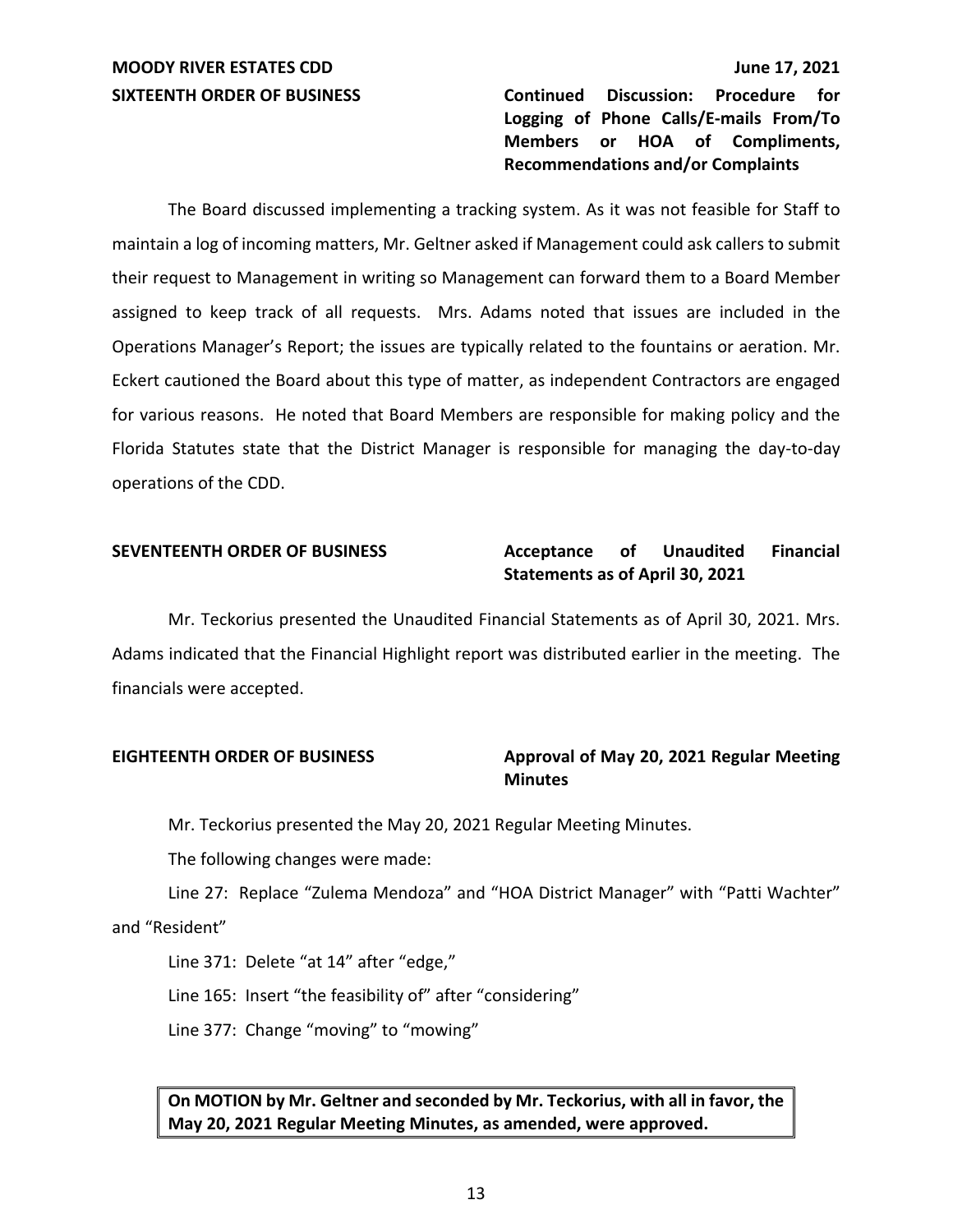### • **Action Items**

Items 57, 58, 59, 61, 62, 63, 71, 72, 73, 76, 77, 79, 80, 82,83, 84, 85, 86, 87 and 88, were completed.

Item 76: An August Workshop was scheduled and would be advertised accordingly. Workshops for Fiscal Year 2022 were adopted at the last meeting.

**On MOTION by Mr. Teckorius and seconded by Mr. Pike, with all in favor, authorizing Mrs. Adams to schedule a Workshop on August 5, 2021 at 11:00 a.m., at the Clubhouse, 3050 Moody River Boulevard, North Fort Myers, Florida 33903 and to advertise accordingly, was approved.**

## **NINETEENTH ORDER OF BUSINESS Staff Reports**

### **A. District Counsel:** *Hopping Green & Sams, P.A***.**

Mr. Eckert stated he may have to leave the meeting early, as he has a standing meeting at 6:00 p.m.

## • **Consideration of Rate Increase**

Mr. Eckert presented the Hopping Green & Sams, P.A. rate increase letter.

**On MOTION by Mr. Geltner and seconded by Mr. Teckorius, with all in favor, the Hopping Green & Sams, P.A., rate increase, was approved.**

Mr. Eckert encouraged the Board Members to contact him with questions, with the understanding there are time parameters and any project would require Board approval.

## **B. District Manager:** *Wrathell, Hunt & Associates, LLC*

• **NEXT MEETING DATE: August 19, 2021 at 1:00 P.M.**

## o **QUORUM CHECK**

The next meeting will be held August 19, 2021. Mr. Jenner indicated he may participate by telephone.

### **C. Operations Manager:** *Wrathell, Hunt & Associates, LLC*

## • **Monthly Status Report - Field Operations**

The Report was distributed during the meeting.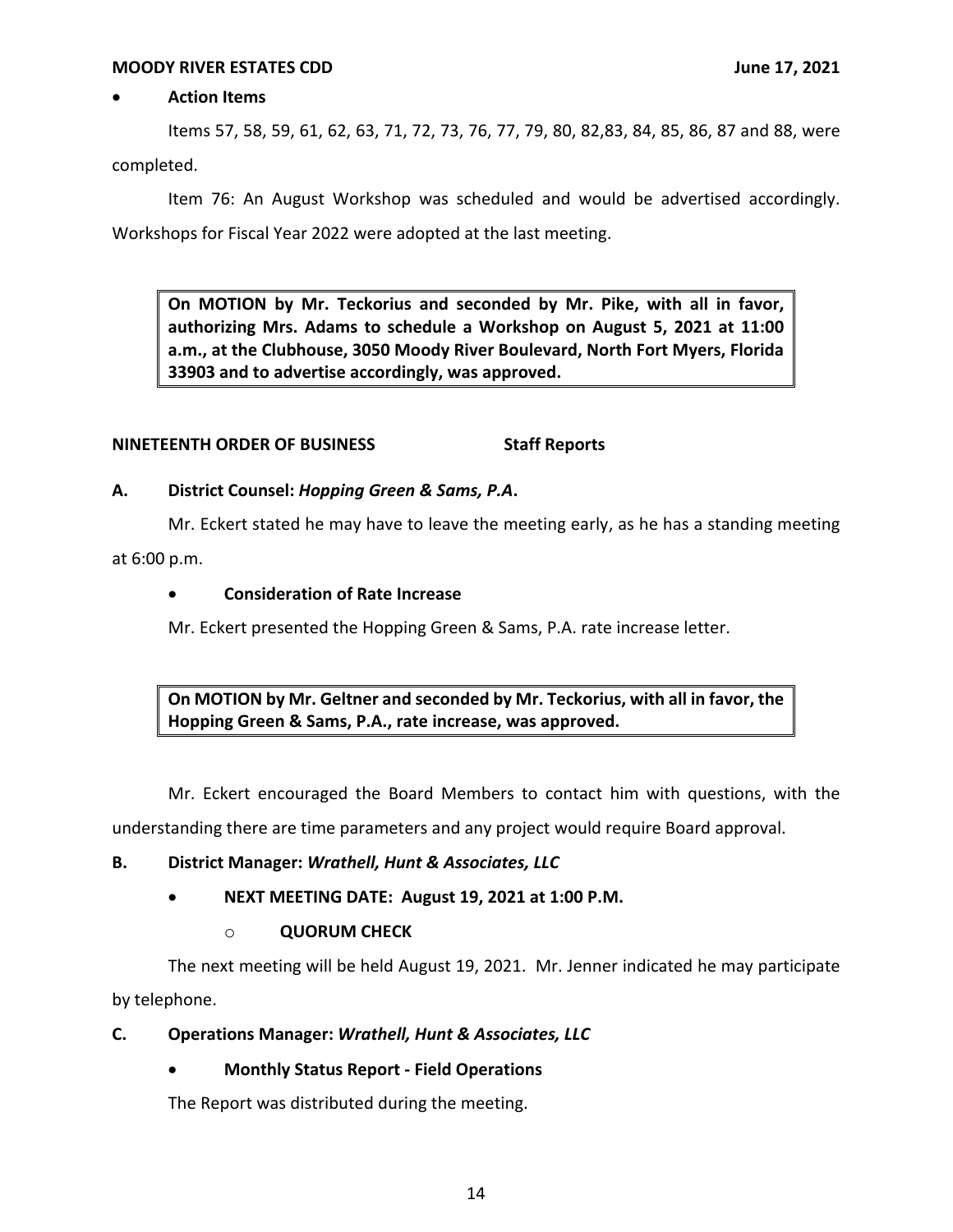The Board agreed with Mrs. Adams' recommendation to proceed with the Lake #5 remediation project and defer Lake #7 until Fiscal Year 2022, due to the LDO change for Lakes #8 and #18, material costs increasing and budget constraints.

**On MOTION by Mr. Geltner and seconded by Mr. Teckorius, with all in favor, proceeding with the Lake #5 lake bank remediation project and the Anchor Marine proposal, in a not-to-exceed amount of \$6,120, and deferring the Lake #7 project until Fiscal Year 2022, was approved.**

### o **Key Activity Dates**

The June 2021 Key Activity Dates Report was included for informational purposes.

As assessment revenues were 93% as of April 30, 2021, tax certificate sales were discussed. As to why the historical assessment information was from 2008 to present, Mr. Adams reminded the Board that the CDD was Developer funded for the first few years and assessments were not on the County tax bill during those years. It was noted that, from 2008 to the present, assessments only increased a total of \$125 and the assessment rate remained the same over the last three years.

### **TWENTIETH ORDER OF BUSINESS Public Comments** *(non-agenda items)*

Mr. Doran asked the Board to correct the minutes to reflect two entities at East Moody, Mood Development and Meritage Homes. He discussed his concerns that there were no O&M Agreements between them and the CDD for the sewer water system, in the case of a potential leak. He also discussed the permittee being designated with the O&M responsibilities, information being public record, the design flow of the control structure, the CDD only being responsible for its 42" pipe installed during inception and whether any property owner can tie into the pipe as water flows downhill. Mr. Doran would forward further questions to Mr. Adam, Mrs. Adams and the Board.

HOA President Susan Garling was concerned about violating Sunshine Law, if Board Members reply to homeowner emails. It was noted that there is no violation if individual Board Members reply only to the homeowner.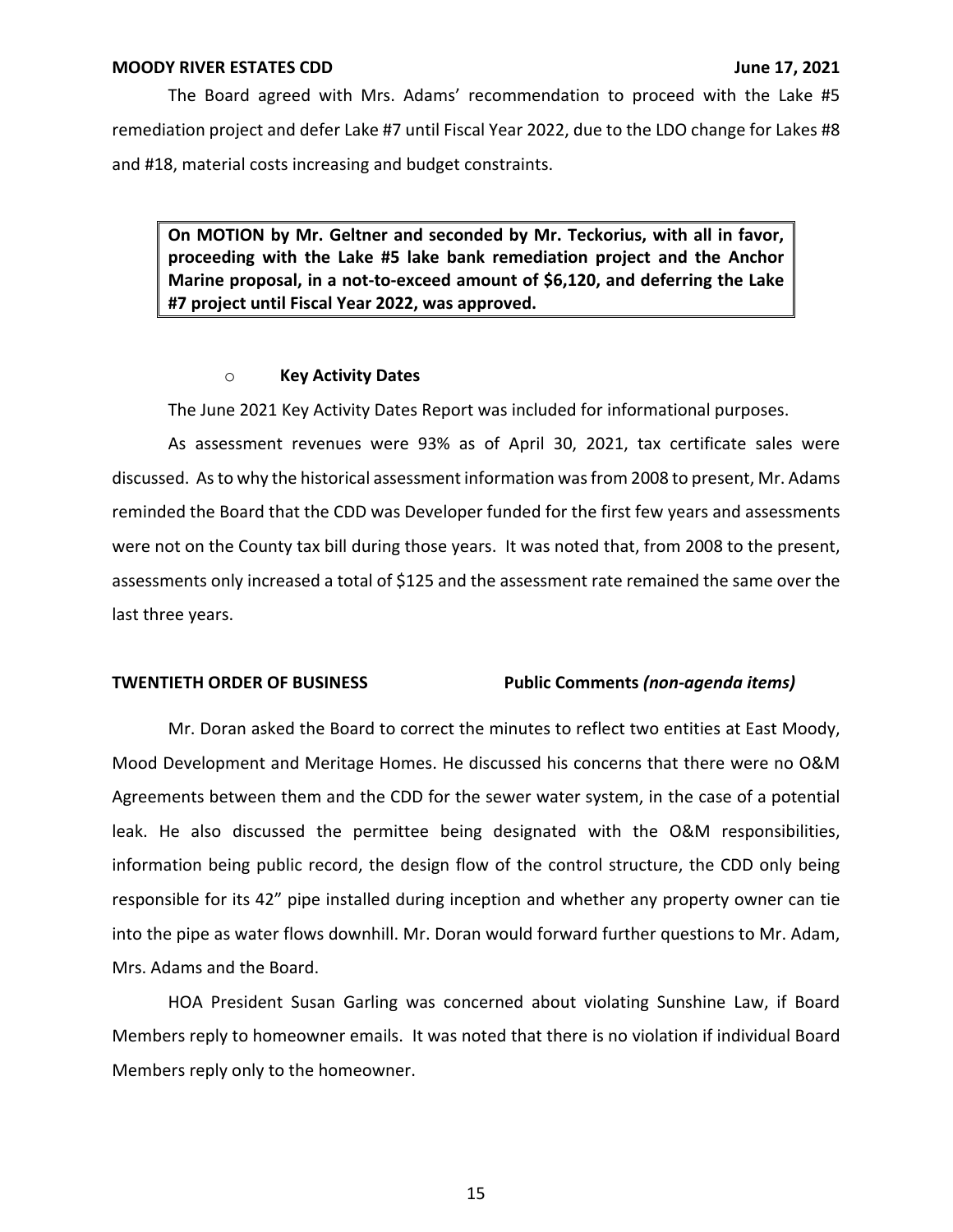## **TWENTY-FIRST ORDER OF BUSINESS Supervisor's Requests**

Mr. Geltner asked if the broken pipe in one of the lakes, was repaired. Ms. Garling stated the pipe was repaired. Mrs. Adams was obtaining a proposal to remediate the Lake #4 lake bank and noted that the HOA is responsible for repairing anything above the highwater mark. Mr. Teckorius identified an open flush valve in Lake 4 and was concerned because, in other lakes the hoses from the homeowner's property had blown away. He would email photographs to Mrs. Adams to determine what type of repairs are needed and the entity responsible for making the repairs.

Mr. Geltner prepared and distributed a spreadsheet to the Board and Mrs. Adams containing CDD information taken from the State website, resulting from workshop discussions about finding out what CDDs in Lee, Charlotte and Collier Counties exist. The document was emailed to Ms. Canoura.

Mr. Teckorius voiced his opinion that it was time to inspect the monuments in the community and encouraged others to do so while walking. He was concerned about structural damage to the one near Publix and identified other areas with missing top caps. Ms. Garling stated the HOA was obtaining a proposal for repairs and schedules for overall inspections of the monuments. Since a Facilities Maintenance Agreement is in place with the CDD, she could proceed with the repairs but was asked to provide copies to Mrs. Adams.

### **TWENTY-SECOND ORDER OF BUSINESS Adjournment**

There being no further business to discuss, the meeting adjourned.

**On MOTION by Mr. Geltner and seconded by Mr. Teckorius, with all in favor, the meeting adjourned at 4:15 p.m.**